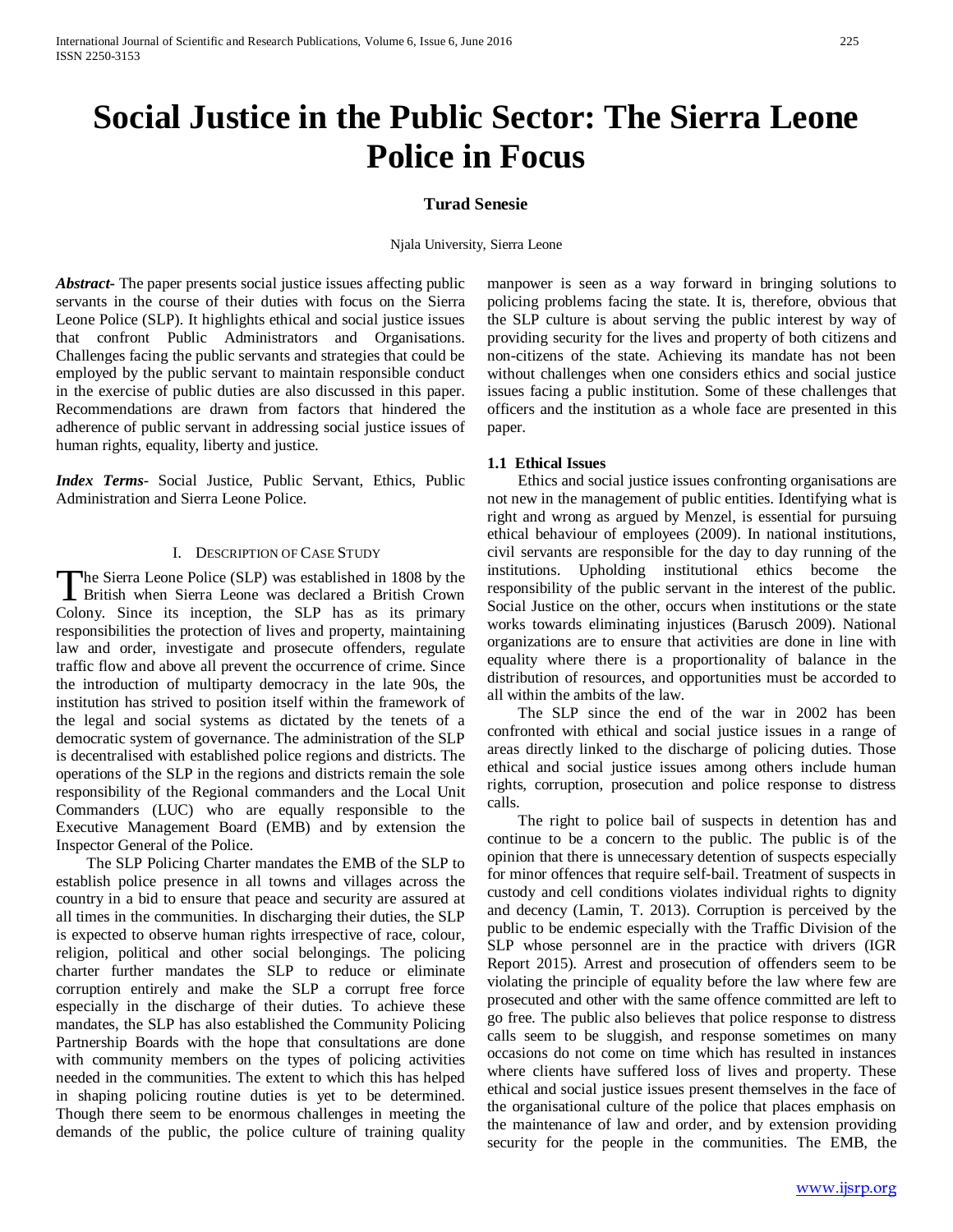administrative body of the SLP, is caught in the middle of all these ethical and social justice issues. Addressing these challenges falls within the professional responsibility of the EMB members who are by policy required to enforce institutional ethics in the interest of the institution and the public.

#### II. ETHICAL ISSUES AND THEORETICAL IMPLICATIONS

 The EMB wanting to improve on policing activities across the country decided to introduce a model referred to as "Police Distress Calls" as demanded by the political authorities. With this facility, the public is required to call the police at any time when they are in danger or a crime is about to be committed or already committed. The implementation of the policy started and was welcomed by the public. It became ineffective because of so many factors including general misconception of the facility. Unnecessary calls by members of the public who would give information on activities that warrant police interest, only for the police to discover the location to be a fake one and the police not equipped enough to trace callers. Also, the terrain, especially in the cities where most communities are not motorable, pose a challenge. Inadequate vehicles and manpower, the absence of synchronised communication system between the public, men on the field and control room receivers of distress call all reduce the effectiveness of the policy. Local Unit Commanders whose responsibility is to EMB executives could not explain the constraints faced by their officers in implementing the new policy. This is in line with the principal and agent theory where the agent refused to inform the principal of the need for additional resources for the implementation of a programme (Hall and Sutton 2003). The Local Unit Commanders who were charged with the responsibility of implementing the programme could have come back to management and report about the challenges in implementing the programme and request for resources that would address implementation. Hall and Sutton argued that when public servants act in this manner, they serve both the public and institutional interest (2003). Consequently, their failure to report and ask for support indicates negligence and could not be attributed to discretionary powers vested in public administrators (Hand and Sutton 2003, Alexander and Richmond 2005). The public interest becomes paramount in the discharge of duties as public administrators. Public managers have an ethical responsibility to the principal, in this case, the government and client (public). Delay in responding to distress calls promptly must have resulted in loss of life and property of the clients. The corporate image of the institution gets damaged and credibility of the organization destroyed. In a similar manner, failure to effectively and efficiently implement programme or policy would lead to unnecessary tension between the principal and the agent. The SLP has institutional codes of ethics that guide the professional conducts of its personnel. Failure of programmes and policies as a result of staff negligence would warrant investigation and punishment levied accordingly. This could bring change in the ethical behaviour of the personnel. In some other instances, it lowers staff morale and could lead to tension between frontline commanders and lower ranks of the force.

 Abuse of human rights by police is not a new phenomenon in the 21st century. Human rights are those civil liberties enjoyed

by people no matter their nationality, religion, age, sex, etc. It encompasses measures taken to ensure that there is a peaceful atmosphere where security is assured for all human beings (Olivier 2012). In his work on human right issues, Olivier (2012) believes that human rights as dictated by the United Nations charter could be enjoyed by all when the individual material and economic rights are unhindered, his physical and civil security assured and not prevented from pursuing his political and civic engagements. Any action by any entity that violates any of those three basic principles amounts to the violation of the rights of persons within a jurisdiction. Freedom from intimidation and injustices are fundamental human rights that need to be observed by the state and law enforcement agencies. The SLP by law is to ensure that the basic human rights principles are observed in the discharge of their duties no matter the gravity of the crime committed. Any action that falls short of human rights observance by the police negates professionalism and ethical standards just like any other civil servant. Overcrowding in police custody, detention beyond time limit for certain crimes and failure to prosecute offenders amount to violation of human rights. The SLP continues to face these challenges and public trust in the force stands at the centre of public debates.

 Similarly, the protection of traditional and cultural heritage and property becomes a human rights issue for all states including land and minerals found in those localities (Twiss 2011). Depriving landowners, especially in the African settings, amounts to an abuse of human rights. The land serves as a source of livelihood for the indigenous people. Taking it away is like depriving them of what humanity has kept in stock for them especially when the political landscape proves to be uneven. Public administrators, therefore, have the moral responsibility to ensure that the rights of citizens are assured at all times. According to Benjamin (2010), violations by public servants could be tried internationally since human rights is a global public good. Land grabbing in the provincial villages of Sierra Leone has not been dealt with to the satisfaction of the indigenes. In some instances, those affected are arrested for embarking on a peaceful demonstration, their rights to free and fear trial violated and jailed as the political will might dictate. The SLP is used as a state machine in effecting such arrests even when such actions are not in line with institutional ethics and public interest.

 Freedom of assembly is one of the liberties enjoyed by people in a democratic state. It provides a convenient means for aggrieved persons to come together to express their dissatisfaction on issues affecting their existence or lifestyle. In recent times, one could hardly hear about assemblies. Some argued that the advent of the social media and freedom of speech is gradually replacing the public assemblies (Inazu 2010). Though the social media has proved to be an outlet for people to vent out their grievances and the entire world informed, it still has its limitations. The intimacy and social interactions that assemblies bring are lacking in the use of social media. Assemblies, as evolved over the years, has been only associated with political underpinnings. But freedom of assembly is not only limited to unanswered questions bordering on political and socioeconomic interests. Individual's right to religious gathering, social gathering and even attending club meetings are all part of public assemblies (Inazu 2010). Therefore, if the police force could allow these gatherings'; for example, religious ceremonies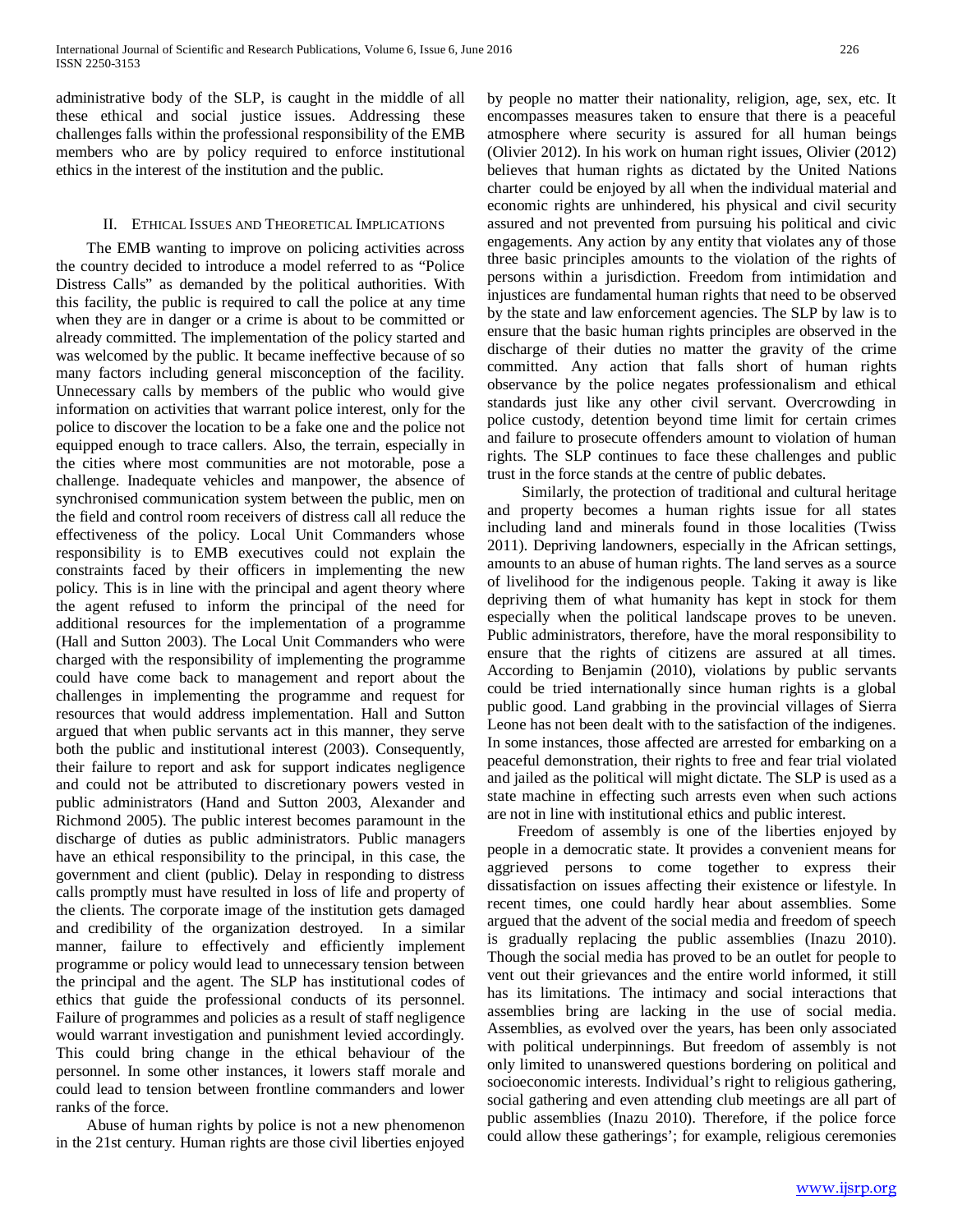to take place and disallow other forms of gathering, then the ethical responsibility on the part of the public servant regarding equity in the discharge of duties is perverted and not in the interest of the public. Religious gathering to an extent tend to admonish its members of their sacred responsibilities to humanity while social evenings are meant to relax the brains after tedious days work. The social interaction when peers meet strengthens bonds and exchange of new ideas and reassures individual commitment to group objectives. Similarly, political assemblies try to express freely the individual beliefs with respect to governance and socioeconomic activities not satisfactory to its citizens. Preventing such assemblies goes against the liberal theory that gives individuals or group the freedom to go about their lives the way they want it.

 The right to freedom of assembly in Sierra Leone is a constitutional right that allows groups to assemble freely for a common good. It could be for a good not necessarily of interest to the political elites but one that promotes the group or national interest. Freedom of assemblies help to prevent violence and in many instances challenge norms that are not acceptable to the generality of the group, individuals or public. However, one should not also lose focus of the fact that assemblies could also lead to violence (Inazu 2010). But it depends on the way it is conducted and the methods used by the security forces in policing such assemblies. For the past decades, the issue of public safety has consistently been the common excuse for the police not granting permission for public assemblies requested by individuals, groups and or organisations. The judiciary that is supposed to create a level plain field for the hearing of matters bordering on denial of civil liberties by the police is deemed to have been compromised because of dictates from the ruling class. Opposing political parties are seen as enemies of the state instead of partners in governance, and they are denied justice when there is an infringement of laws that support liberty (Wilik 2005). This has hindered public assemblies in Sierra Leone for decades, and the SLP is used as an instrument by all political parties whenever in power. Ethical and professional conducts of the force stands at the centre of daily debates and to many the unanswered question is when will public safety be assured by the police so that public assemblies would be part of the democratic system of governance.

 The liberty to self-expression is still being prevented by the police even though national constitution allows freedom of assembly. The police force is therefore seen to be executing its duties that seem to be at variance with national laws. It flouts the ethical rules governing the responsibilities of the public servant in not implementing national policies (Inazu 2010). The public servant should not be seen to be involved in a policy shift or twist. The failure of the SLP in allowing public assemblies especially one bordering on political and economic rights while allowing religious and social assemblies is a demonstration of a policy drift. This could be hidden under the concocted motive of discretion. The misuse of discretionary powers in itself amounts to ethical issues and dampens professionalism of the public servant. Any action by the public servant that is in contrast with national laws and institutional ethics undermines public trust in the institution.

 It is obvious that the mandate of the SLP is about public safety through the maintenance of law and order. Equally so, the right to hold public assemblies should not be hindered in the exercise of police duties. By not allowing freedom of assemblies of groups or institutions violates Article 55 of the United Nations (UN) Charter on human rights. The UN charter place emphasis on state responsibilities to support political, economic and social rights of people within its jurisdiction. Political will becomes a necessity therefore for a state to ensure that assemblies are allowed and people express their views unhindered. This prevents conflicts that would lead to violence that could threaten state security. In as much as groups have the right to freedom of assembly, it is also a duty of groups or individuals to ensure that their activities should be in the interest of the general good. Public security, therefore, becomes paramount and a responsibility on both public servants and members of the public. Inazu believes that peace and stability of the state is a matter not only for the public servant (the police) but other stakeholders including ordinary members of the public (2010). Otherwise, the state would equally frown at public assemblies since state security is paramount in a bid to ensure governance functionality. The SLP is therefore caught in the web of an ethical dilemma; serving the state based on constitutional mandate or the political class (the Principal). Addressing these issues requires the SLP to reflect on their discretionary powers in line with the public interest and the quest to implement national laws.

## III. ETHICAL CHALLENGES AND CONFLICT OF **RESPONSIBILITY**

 Ethical values manifest itself in the form of honesty, competence, diligence and discretion. The SLP faces the challenges of cubing corruption within the rank and file of the police force as at the moment. This has a negative impact on institutional image and service delivery is challenged by the resistance of people in giving the necessary support and cooperation to the police. The required training seems to be out of the way in some instances when it comes to specific policing duties. Allowing public assemblies are denied either deliberately or in the absence of any other explanation; one could conclude that competence and diligence are lacking thus violating the rights of people in a democratic dispensation. Even where the political will is not there, the SLP has the powers of discretion, and the implementation of policies should be aligned to the uncertain environment where they execute their duties (Hall and Sutton 2003). The use of such discretionary authority must be seen to promote the interest of the public and not individuals or the political authority. Discretionary powers of public servants should be used to remedy problematic policies that require implementation by their institutions or agencies. The appropriate and timely use of such discretions would support the organisational culture of the SLP by providing unhindered access to policing services by the general public.

 Delay in the timely response to distress calls would leave the public to conclude that they are treated unfairly. This would cause the public not to have faith in policing operations thus damaging the client-agent relationship. It would further hinder future implementation of policies even when it would be in the interest of the public. Above all, concealing information that is supposed to be shared with the law makes constitute ethical challenges on the part of the SLP.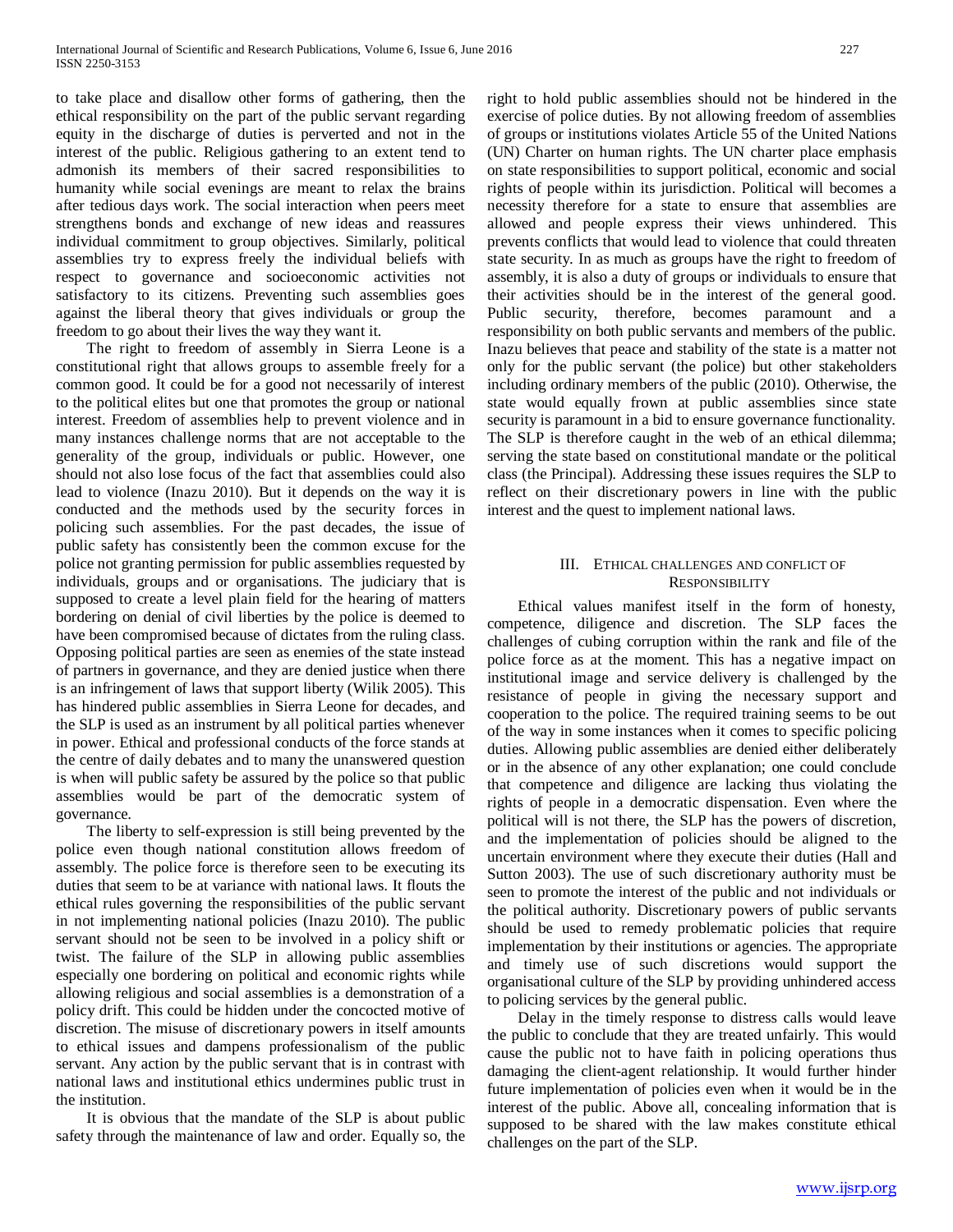Conflict of responsibility arises when the public servant is unable to create a balance between his ethical behaviour and professional responsibility. Both are determined by external factors. The SLP is required to implement laws enacted by state actors. The ethical behaviour is guided by these laws and institutional policies. But equally so, doing the wrong things not in the interest of the public is against professional responsibility. The interest of the client must not be ignored in the execution of public duties. Otherwise, the client would resist at some point as in the case of SLP "operation free flow". The operation was designed to clear the major streets of Freetown of market men and women to allow the free flow of traffic. Professionally, the interest of the client was not taken into account; limited market facilities and the level of unemployment among the citizens. Traders resisted the ethical behaviour of the SLP and the operation failed. The question then is when and how do public servants create a balance between his ethical behaviour and professional responsibility? In answering this question, the public servant must prioritise the interest of the public.

## IV. STRATEGIES BY ORGANISATIONS TO MAINTAIN RESPONSIBLE CONDUCT

 Organisations are obliged to ensure that responsible conducts in the execution of their duties are maintained at all times. Where policies and programmes seem to be problematic in their implementation, public servants should endeavour to work with law makers and interest groups to get more resources for implementation or sometimes influence the review of such policies. Inazu argued that for the public servant to be able to do so, it is necessary to identify the interest of the power brokers or politicians. They usually have the urge to create impact in the execution of their constitutional mandate and sometimes would want to be seen pushing public policies. The satisfaction they derived adds value to their political portfolio. The essence for some is to create a political platform for future political endeavours. Working with these politicians would help to redirect policy focus. Lobbying the law makers to enact or amend policies in the interest of the client (public) should be part of the administrative skills of the public servants.

 Interest groups are also key players that public administrators could work with in promoting public policy. Resource mobilisation for supporting the implementation of public programmes could be supported by interest groups instead of relying on government support. Advocacy for public cooperation and the maintenance of laws could be disseminated by interest groups. The establishment of the Local Policing Partnership Board (LPPB) in the SLP is yet to contribute to the above. Old laws guiding routine policing duties not applicable to  $21<sup>st</sup>$  century policing are still in the books. The LPPB could facilitate review of such laws by working with law makers and even mobilise resources to support policing operations. Contrary to the functions of the LPPB, members of the public seek to be members of the LPPB in an effort to secure police connections for their businesses or other activities, thus influencing the ethical and professional behaviour of the police.

 The effectiveness of public policy in Africa therefore remains a big challenge. This is as a result of the fact that those affected by policies are many a time left out in the design and implementation process. The SLP as in this case should lobby interest groups to have their contributions into national policies that would require their inputs regarding its implementation. Isolating the public inputs has always resulted in resistance in the implementation of policies by public administrators.

 Adherence to the implementation of national policies and programmes by civil servants are guided by the laws. The strict observance of those laws without prejudice is a must for the public administrator. It will foster security and peace in the community. The professional responsibility of the public servant should be grounded in honesty, diligence and competence are supposed to be the bedrock of the service delivery of the civil servant. In all of these, the discretionary authority of the police should be used with caution. Inazu believes that those discretionary powers must be used to promote the public interest by way of opposing discrimination, respect for all and privacy of people, strictly observe the principle of confidentiality and above all whistleblowers must be allowed and not restricted (2010). The non-compliance of public servants in promoting these basic institutional ethics would infringe on the professional character of the public servant (SLP), and the consequence would be felt by the public.

 Public Organisations must ensure that constitutional principles are promoted in the discharge of their duties. It requires fairness, equality, appropriate and timely response, allow participation and follow due process. By doing so, citizens' right will be assured and national interest felt by all within the society. The stability of the state depends on the exercise of constitutional mandate. Selective justice undermines democracy and implicitly the fundamental principles of human right, and the right to justice.

#### V. CONCLUSION

 The paper concludes using three strands of arguments. What happens if the public servants use the legal-institutional model or the implementation model or uses the principal-agent theory in responding to the demands of the public while maintaining professionalism and institutional ethics?

 The legal-institutional model supports ethical principles of organisations which are guided by national laws. At the national level, laws are made not only to be obeyed but to limit bureaucrats regarding authority granted them by their institutions (Inazu. 2010). If left to themselves, bureaucrats would take unilateral decisions with no respect for subordinates and the client. This will lead to a policy zigzag and institutional mandate not fulfilled. In the absence of legal framework, the public servant would convert the essence of a public entity into a household business that would lead to the establishment of a guerrilla government in the work place. The inadequacies in programme or policy implementation would create a situation where employees that do not believe in policy actions of their agencies, would take a twist by way of promoting policies that are not compatible with institutional policies (O'Leary 2014). The legal institutional framework should therefore be explicit, and employees made to understand the ramifications of policies. Where possible the expected outcomes should be clearly defined and employees allowed to contribute to either the methodology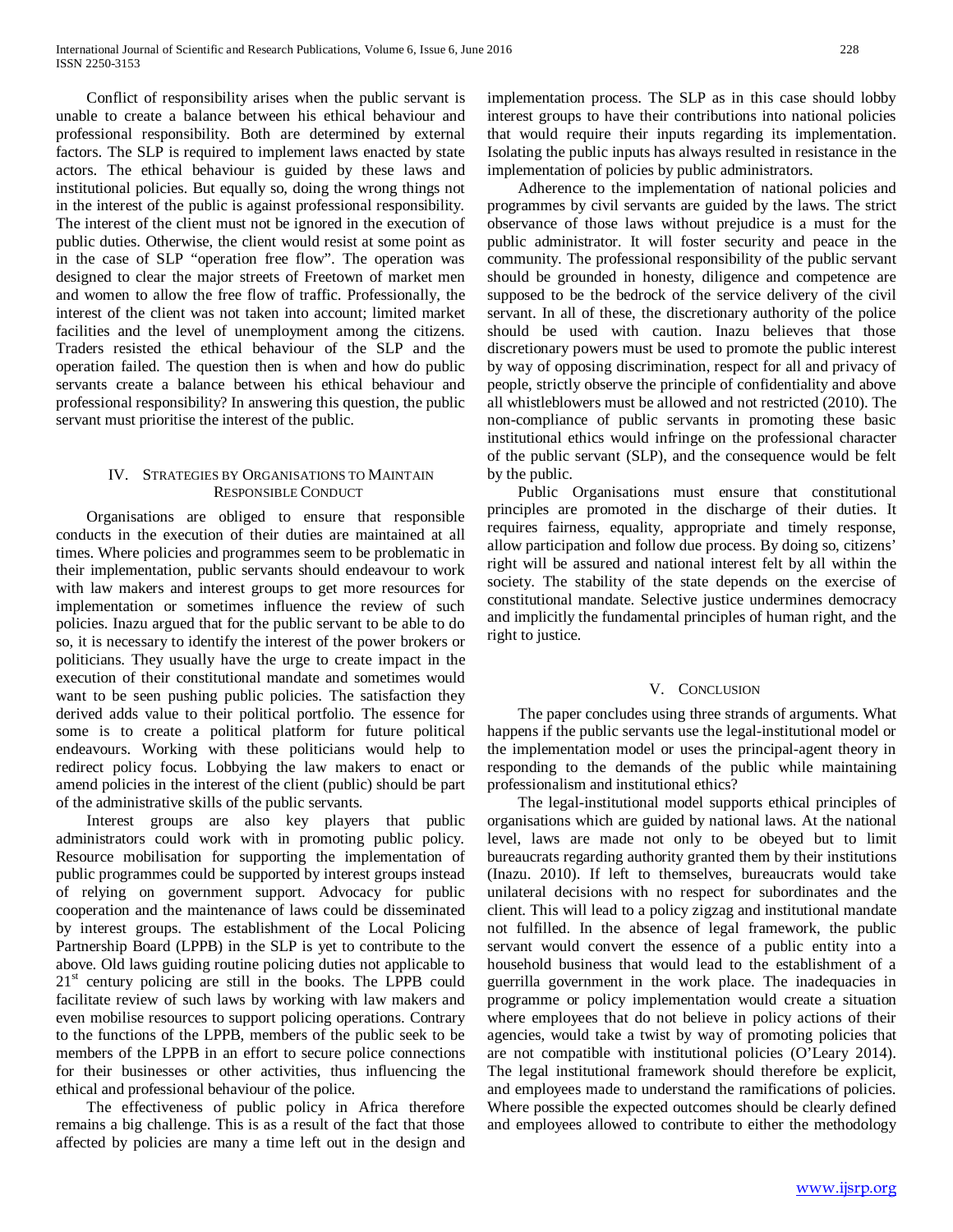of its implementation or its design. This will allow ownership and institutional culture reinforced in the interest of the public.

 In the case of the SLP, the right to free speech is muzzled, and personnel are not given the opportunity to bring out their grievances. The appalling conditions of service could be one of the reasons for corruption which in its self is an ethical problem. The public bear the brunt of the anomaly in which arrest, detention and bail conditions are illogical with the aim of soliciting bribes. The institutional image is and continues to be damaged which reflects on the EMB members even though some might not be involved in the practice. Newswander (2014) argues that employees have their fundamental rights to free speech especially if their intentions will in no way damage managerial practices of the institution which they serve. Allowing free speech would help to identify problems affecting staff welfare and the involvement of the other ranks would help in shaping the image of the institution and hence restore public confidence. Therefore, institutional laws must indicate the need for policy actions that are driven by legal instruments and public servants must comply accordingly. Feedbacks must be reported to the law makers if there are problems affecting implementation.

 While the legal framework emphasis institutional ethics, Implementation model holds that there is a need for bureaucrats to exercise the authority of discretion because of the difficulty in predicting the environment in which they live. The professional behaviour of the public servant is normally induced by the cultural environment. Kurtz (2003) reiterated the point that the public servant is conscious of propriety which is normally driven by the quest to see himself part of ownership. Public policies should not be seen as property for just the elites, and the agent's role only imbued in the implementation phase. Where this is the case, then the policy design must indicate that the public servant has the right to discretion in the exercise of implementation. Limitation as to the use of discretion must be clearly defined, and it must be in line with Waldos' decision-making model that focuses entirely on the interest of the state and the institution. Also, discretion must be used, so that the vulnerable are not subjected to unnecessary suffering and liberty and equality must be assured for citizens and non-citizens.

 The SLP discretion of not allowing public assemblies for some section of the society goes against the principles of liberty and equality. The ethical responsibility of the public servant is to dispense justice with no boundaries. These are guided by institutional and national policies.

 The effective implementation and adherence to the legal and implementation models would be effective if the Principal-Agent theory is put into operation. There is a need for the public servant (SLP) to give feedback where there are problems and request for additional resources for implementation. The failure of the public administrator to do so amounts to negligence and disregard for institutional ethics and national laws. The SLP should follow procedures and use appropriate tools in implementing national laws as prescribed by the legislature. Failure would breach the peace and usher in violence that would result in instability. This could be avoided by working with both internal and external actors in the implementation of policies. Internal actors would include the lower ranks who are charged with the responsibility of implementing or operationalising policies. They are found to be in constant touch with the public in whose interest the

institution was established. External actors are the law makers and the politicians who design policies and provide resources for its implementation. The cooperation of the EMB and other stake holders will help in the effective and efficient delivery of policing services while institutional ethics, professionalism and social justice are upheld.

#### **REFERENCES**

- [1] Alexander, J., & Richmond, S. A. (2007). Administrative discretion: Can we move beyond cider house rules? The American Review of Public Administration, 37(1), 51–64.
- [2] Alkadry, M. G., & Witt, M. T. (2009). Abu Ghraib and the normalization of torture and hate. Public Integrity, 11(2), 135–153.
- [3] Benjamin, D. O. (2010). Rethinking nonintervention: The challenge of the UN charter and protecting the dispossessed. Public Integrity, 12(3), 201– 218.
- [4] De Schutter, O. (2012). The role of human rights in shaping international regulatory regimes. Social Research, 79(4), 785–818.
- [5] Dryburgh, M. M. (2009). Personal and policy implications of whistleblowing: The case of Corcoran State Prison. Public Integrity, 11(2), 155– 170.
- [6] Frederickson, H. G. (1990). Public administration and social equity. Public Administration Review, 50(2), 228–237.
- [7] Frederickson, H. G. (2005). The state of social equity in American public administration. National Civic Review, 94(4), 31–38.
- [8] Glaser, M. A., Bartley Hildreth, W., McGuire, B. J., & Bannon, C. (2011). Frederickson's social equity agenda applied: Public support and willingness to pay. Public Integrity, 14(1), 19–37.
- [9] Glazer, S. (2004). Stopping genocide. CQ Researcher, 14(29), 685–708.
- [10] Greenblatt, A. (2013). Free speech at risk. CQ Researcher, 23(16), 377-400.
- [11] Hacker, J. S., & Pierson, P. (2010). Winner-take-all politics: Public policy, political organization, and the precipitous rise of top incomes in the United States. Politics and Society, 38(2), 152–204.
- [12] Hall, T. E., & Sutton, A. (2003). Agency discretion and public ethics: The case of the Immigration and Naturalization Service. Public Integrity, 5(4), 291–303.
- [13] Inazu, J. D. (2010). The forgotten freedom of assembly. Tulane Law Review, 84(3), 565–612.
- [14] Jost, K. (2003). Civil liberties debate. CQ Researcher, 13(37), 893–916.
- [15] Kurtz, R. S. (2003). Organizational culture, decision-making, and integrity: The National Park Service and the Exxon Valdez. Public Integrity, 5(4), 305–317.
- [16] Lamin T. (2013). The criminal justice system in Sierra Leone. Retrieved from Ogi.gov.sl on 20/02/2016
- [17] McKelvey, B. (2011). Due process rights and the targeted killing of suspected terrorists: The unconstitutional scope of executive killing power. Vanderbilt Journal of Transnational Law, 44(5), 1353–1384.
- [18] McNeal, G. S. (2010). Organizational culture, professional ethics and Guantanamo. Case Western Reserve Journal of International Law, 42(1/2), 125–149.
- [19] Menzel, D. C. (2009). "'I didn't do anything unethical, illegal, or immoral": A case study of ethical illiteracy in local governance. Public Integrity, 11(4), 371–384.
- [20] Mittelman, J. H. (2002). Making globalization work for the have nots. International Journal on World Peace, 19(2), 3–25.
- [21] O'Leary, R. (2009). When a career public servant sues the agency he loves: Claude Ferguson, the Forest Service, and off-road vehicles in the Hoosier National Forest. Public Administration Review, 69(6), 1068–1076.
- [22] Outterson, K., Selinger, E., & Whyte, K. (2011/2012). Poverty tourism, justice, and policy: Can ethical ideals form the basis of new regulations? Public Integrity, 14(1), 39–50.
- [23] Schultz, D. (2010). Ethics regulation across professions: The problem of gifting. Public Integrity, 12(2), 161–172.
- [24] Twiss, S. B. (2011). Global ethics and human rights: A reflection. Journal of Religious Ethics, 39(2), 204–222.